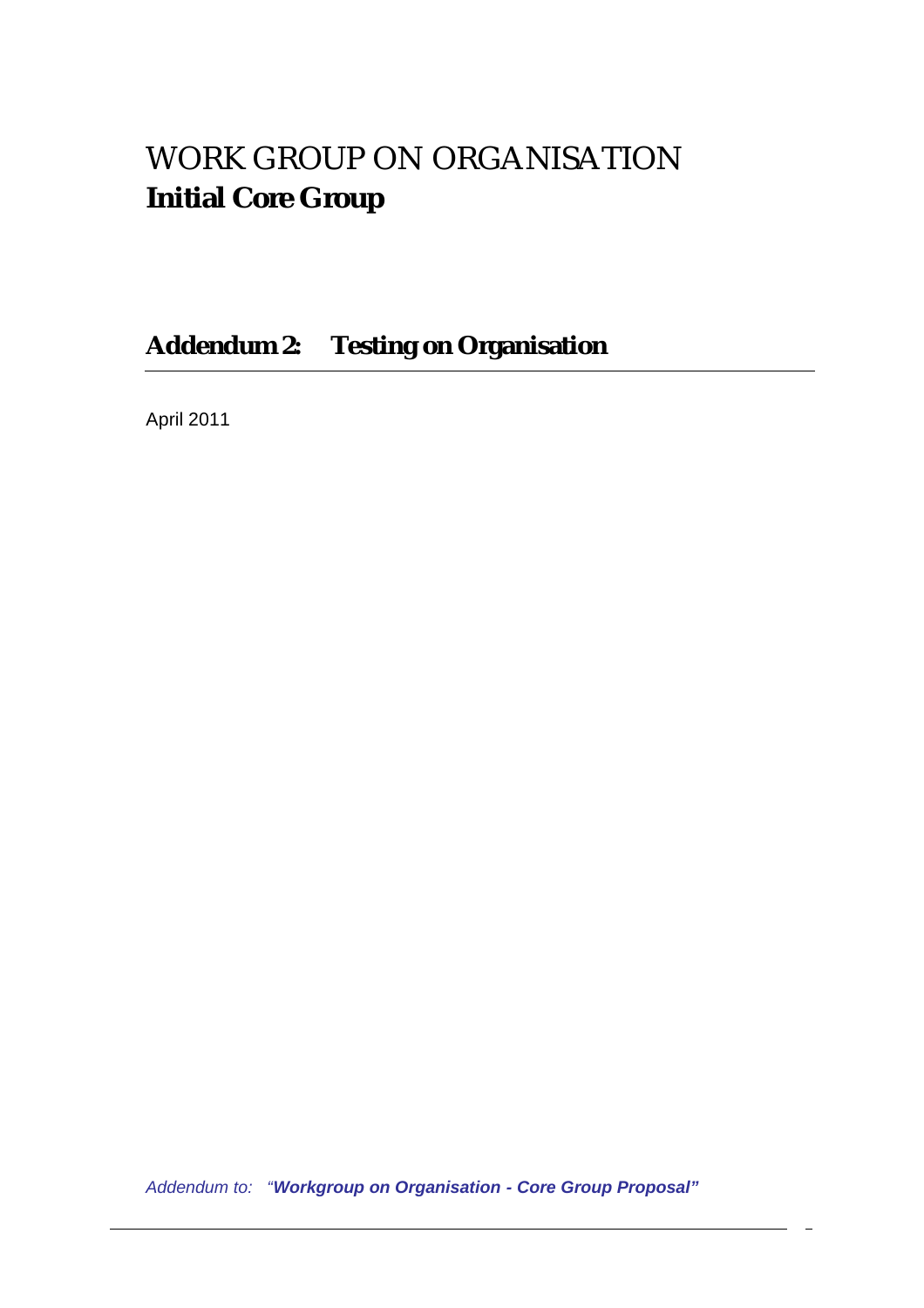The Proposal and Issues documents touched on the question of testing in organisational matters, eg.

- What do we mean by consensus? Which role does testing have in our decision process?
- Finding a better balance between professional aspects and testing in decision making.
- Appointing of officers: Testing of suitable candidates, sharing test results with the delegates at Congress.
- The balance in organisational matters between using the heart  $\&$  mind on the one hand, and receiving & testing on the other hand.

We felt that including testing on the nature of Subud organisation would be helpful, and provide some of that "better balance.... between using the heart  $\&$  mind on the one hand, and receiving  $\&$  testing on the other hand."

As always with tests the following describes personal experiences of those present and is by no means meant as a guide or direction. What follows are the results of testing done about Organisation and Subud at various times where at least one of us was present, which we felt could be of interest in the context of a discussion on Subud Organisation.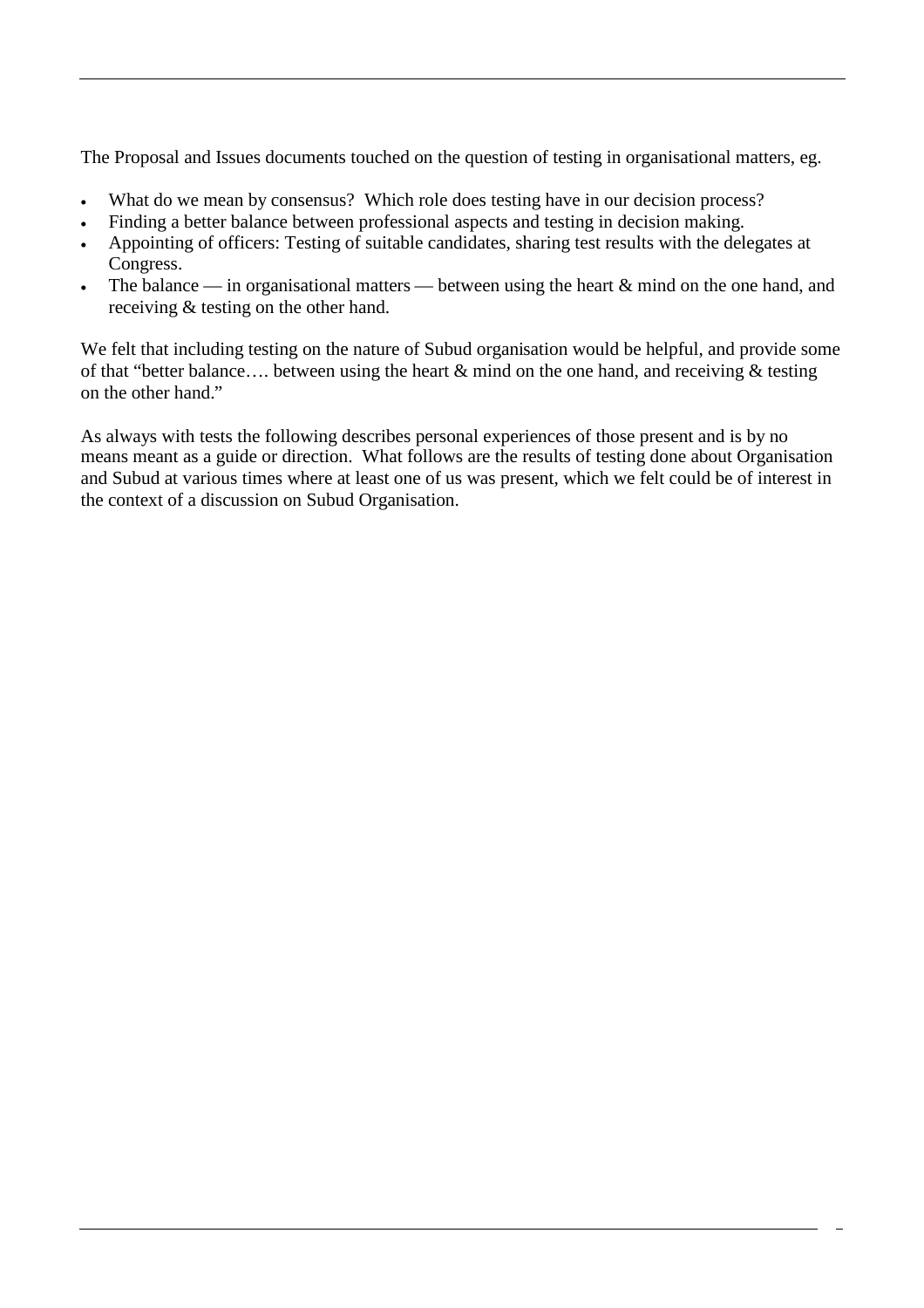# *Testing done on International Organisation by members of the Initial Core Group*

- 1. What is the value of the present international organisation for the development of Subud?
- 2. What quality should the international organisation of Subud have as willed by God?
- 3. If the international organisation would have the quality as we just received, what would be the effect on the development of Subud?
- 4. If the international organisation would have the quality as we just received, what would be the effect on the individual Subud member?

*In short: A remarkable difference! If people test such questions it may become quite obvious that there is space for improvement, i.e. good reason to work towards improvement.*

- 1. The present organisation doesn't seem to achieve much.
- 2. As it should be: Very wide, creating a wide positive space.
- 3. Effect: Allowing the power to flow, opening the valves.
- 4. Individual member: We were surprised, it really seems important for every member. I personally felt strongly touched / penetrated in my whole body.

# *Testing done on Local Organisation by members of the Initial Core Group*

# *(This testing was done in a small group which has about 15 members)*

We did recently in our group with a few men some testing on helpers and committee, basically because we have neither. There is not a functioning helpers group and a minimum of committee work is shared between some members, but without a chair or even a coordinator.

We tested on how it is for a group to have a well functioning helpers group and same for committee.

The helpers widened the channel and the committee provided the basis for the group: it made it stand firmly on the ground.

Then we tested how a group functions with helpers, but without committee and vice versa.

It was very clear that a group with functioning helpers was doing ok spiritually but kind of loose, no strength. On the other hand a group with a committee but without functioning helpers made no sense, it felt robust but without content.

Finally we tested how it would be for a group with both a well functioning helpers group and a committee ( to make us feel good) and that was basically the best way a Subud group could operate: strong and light.

So, it is even important for a relatively small group.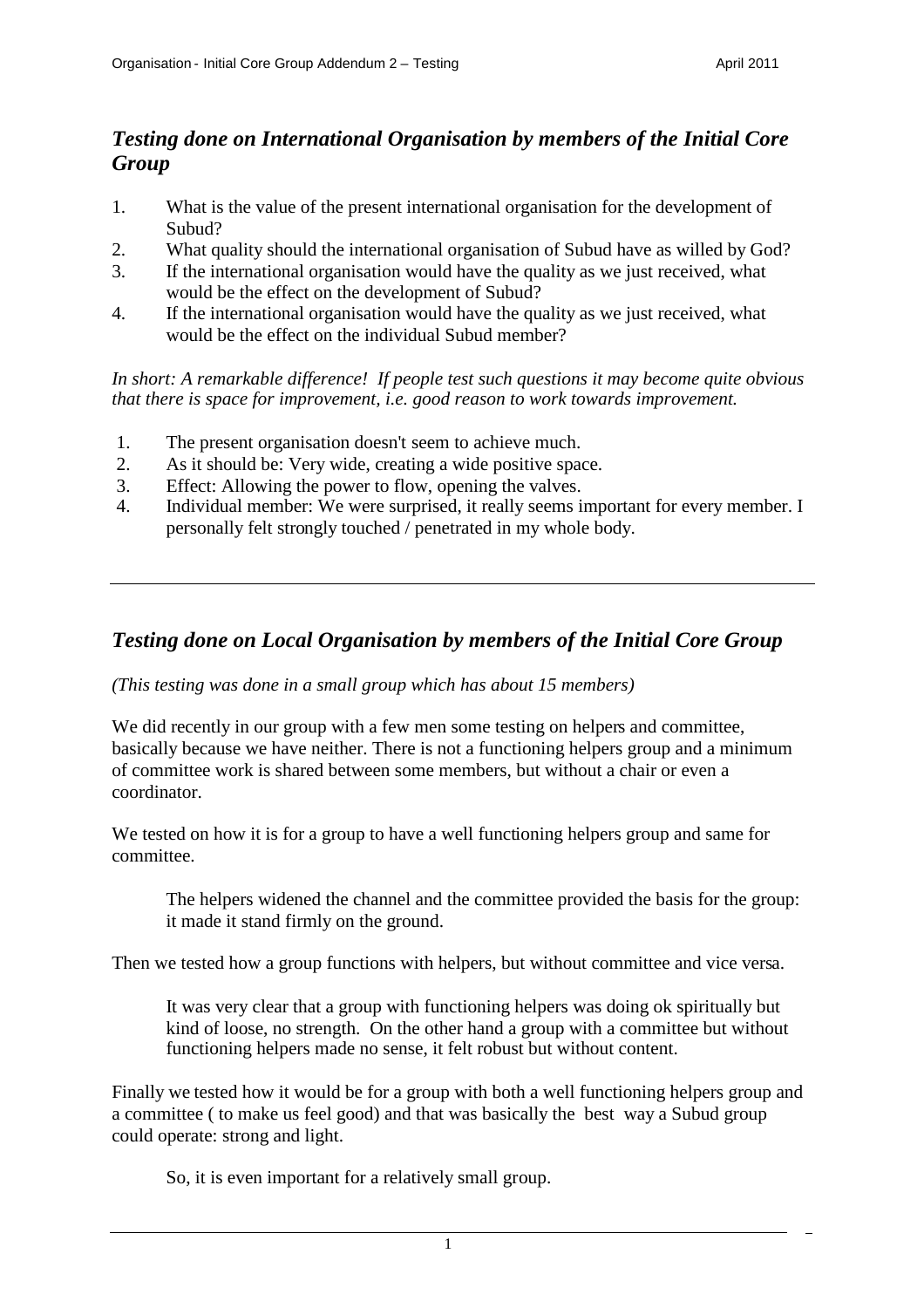# *Testing done on Organisation by members of the national committee and national helpers in South Africa*

*(Testing was done as part of two national committee / national helpers meetings, to try and get better insight into organisation in the Subud environment. The following was presented to the Workgroup on Organisation in Christchurch, and included here because of the positive response it received.)*

#### *Saturday May 13, 2000*

# **Q: What is the value of organisation for the members of Subud.**

**R**: The receiving for this question came in two different ways. Two of us simply felt that having an organisation was of very great importance. Although the question was posed and understood in a general way, the other two actually received the value of the organisation – as it is now – for the members, or rather the lack of value. We can try and express the feeling like this: Today it is a great struggle to maintain one's life and existence, especially if you are trying to free yourself from the conditions of this world and reach for something higher. In this struggle the Subud organisation as it is now has almost no value; each member has to struggle alone and fight their own battles, and they get no support through the organisation. We felt the hardship and loneliness of this struggle.

# **Q: What is the value of organisation for the development of Subud.**

**R**: It is very great. While the spiritual is number one, the most important, the organisation is almost as important. One cannot exist without the other. The organisation in a way has to do with organising the spiritual, although of course one cannot organise the spiritual; it is like working from a very high source, almost working hand in hand with angels. Very positive. The 'other' two received the counterpart of their receiving for the first question: The organisation brings the members together, and in this togetherness is a very high and noble purpose, very different than when each member struggles alone. It was difficult for all of us to put what we felt into words, except that the real purpose of organisation in Subud is very high and noble.

#### **Q: What is the value of the organisation of Subud SA as it is now for the members of Subud SA.**

**R**: It is not valuable. It is a real burden for the members, a yoke or a weight on their shoulders, one that they accept only with the greatest reluctance, and would rather shake off and throw away if they could. It is a flag hanging at half-mast, and members are going around in circles – their own circles.

#### **Q: What could the value of the organisation be for Subud SA if it is functioning as it should.**

**R**: We had some difficulties with this question, because it had not been written down clearly, and we had three 'tries' before we got it right. The final receiving felt very different from the previous question, not Wow! but positive, everything in its right place and going on; a sense of goodness, satisfaction, rightness, fitness.

Everyone felt really satisfied with this testing. As time was running out, we decided to call a halt and continue the testing at our next meeting. The meeting closed at 17:55.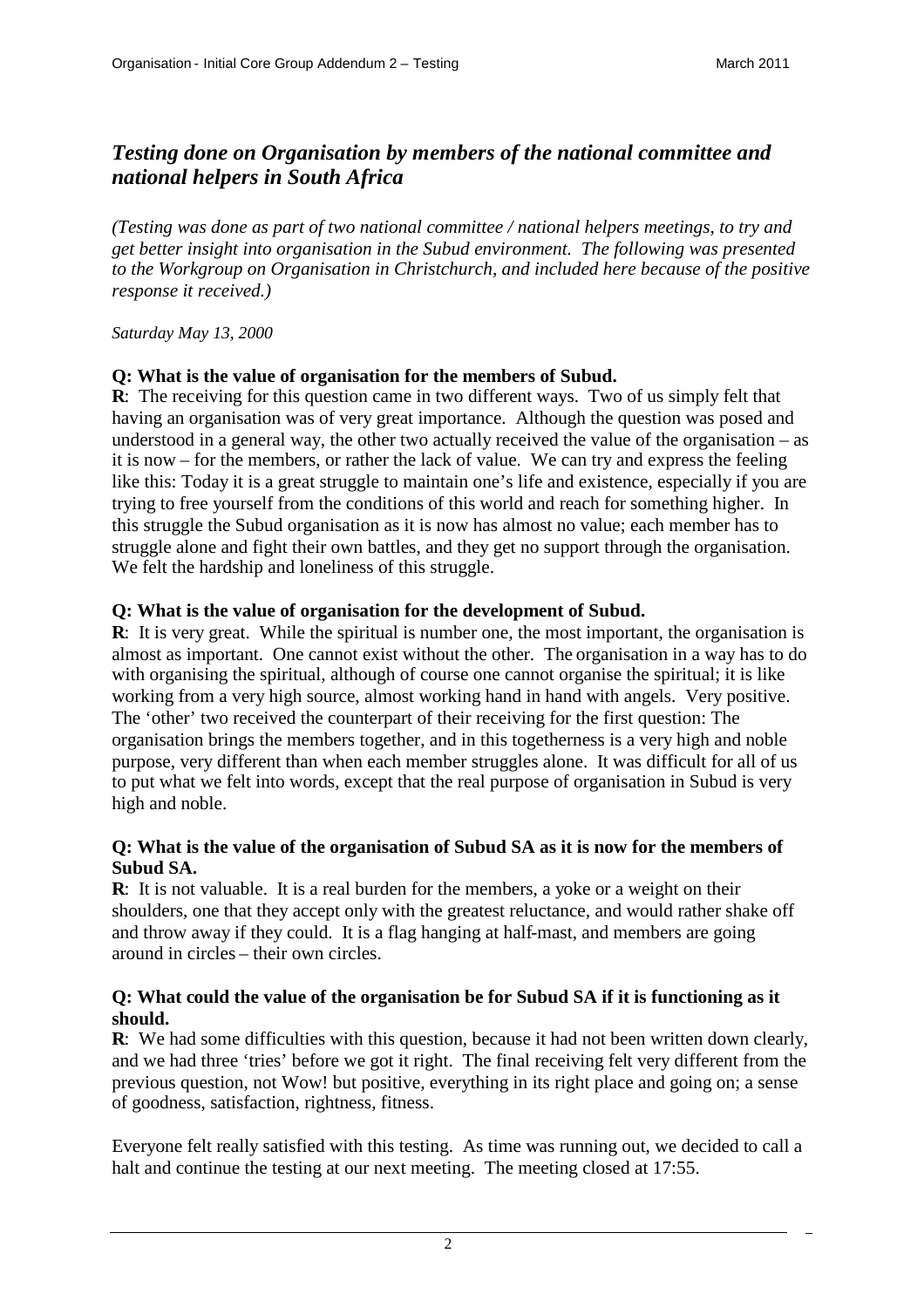#### *Saturday June 17, 2000*

The questions elicited discussion — as some people were not at the first session, and felt that the questions did not make sense, or did not require testing. By agreement we decided to try it and managed to test the first three questions. The men were a bit lost, as the receiving was generally so vast that it was difficult to encompass, understand and put it into words. It was as if the men felt themselves in a vast and daunting space, and the ladies felt the content for filling and dealing with that space.

### **Men**

#### **Q: Why is organisation necessary in Subud.**

- *1*: To create a progress, a going forward. To create an all-encompassing openness and wideness for Subud to progress, to make it easier. It is what makes it possible for Subud to go forward.
- *2*: Laughing at first, very relaxing, not to make it too complicated, just surrender. We can think about a lot of things, but just to give it up a little, to have faith. It is important, but not so super important, don't think too much about it, we have the latihan, that is important.
- *3*: It was too big, I could not get around it; as if we need to break the question down into a hundred. The universe is very, very big, even the physical universe, and created by God, it is God's work. Organisation (real organisation) in this world and in Subud is part of that process, part of the natural order of the universe, in keeping with and in harmony with God's Great Work. I wanted to start weeping and crying.
- *4*: It was so big that it is difficult to put into words.
- *5*: Huge, almost a picture, so immense, huge, huge, holding up the whole world, holding up Subud in the world, holding up the world of Subud, and itself being held up by something.

# **Q: What is the nature of organisation needed by Subud in SA**

- *1*: It felt heavy and narrow to start with, but it didn't go very wide as I expected. Instead it became very structured, very focussed, and grew in that way, becoming more structured and more active and going on and on in a very structured, very, very organised way.
- *2*: Also big, difficult to put into words. I was praying & by praying I received a very strong feeling, just to give it over, or to be sincere, or to be really fulfilled of the latihan. There was this connection with something higher, it is not so much our work, we need to be connected upward with this power, to find the direction from that source.
- *3*: A continuation of the first receiving, vast and difficult to understand and put into words. Organisation is God's work, part of this very great process. We have not really been a part of this process in this world, we have been more like an obstacle, squandering our situation.
- *4*: A heavy feeling, not very positive, as if something is dragging me down.
- *5*: It is the thing which supports Subud, like hands holding and supporting it and carrying it forward, like a vehicle through which it can move forward.